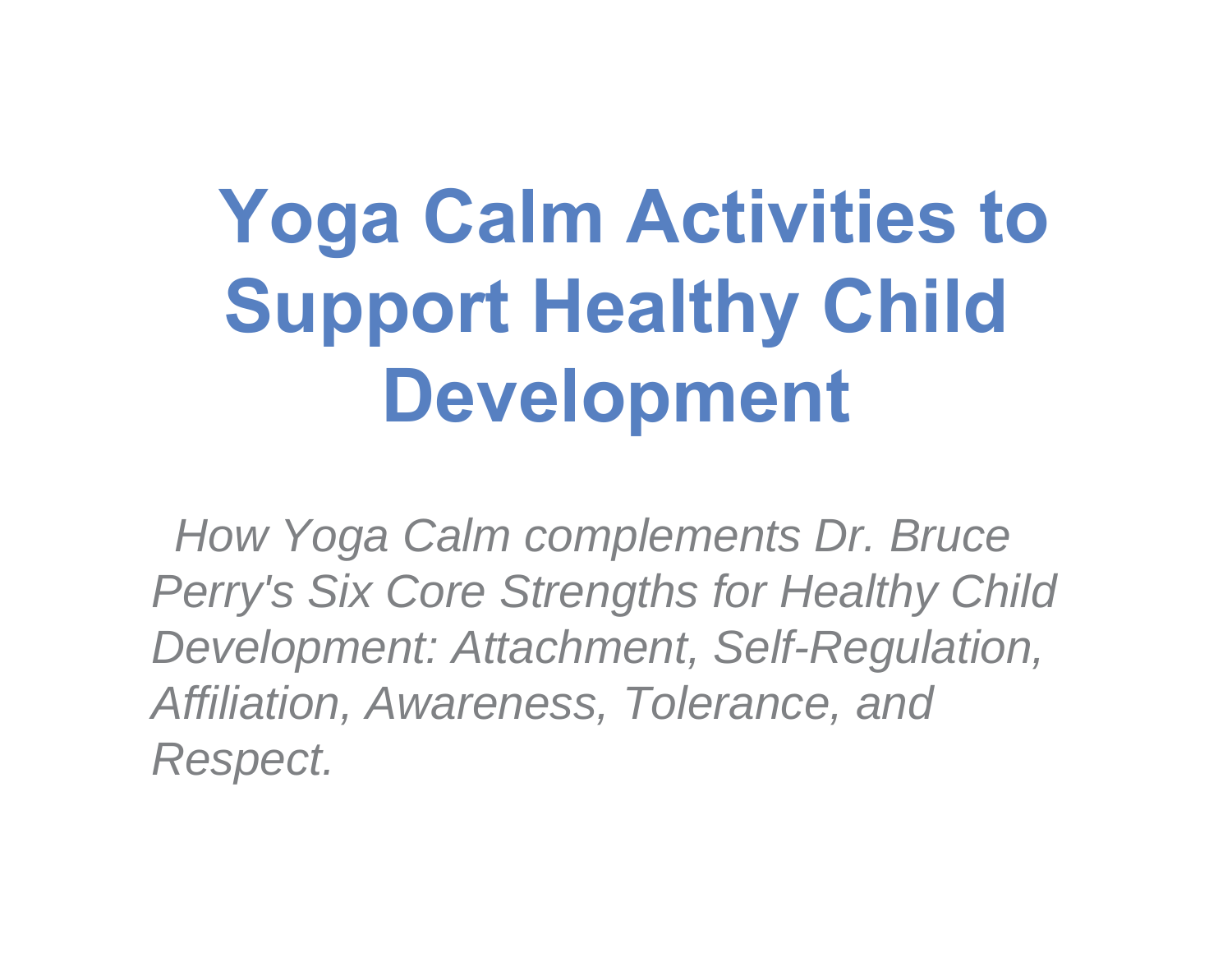The sequential development of six core strengths

- Attachment
- • Self-regulation
	- $\bullet$ Affiliation
	- Attunement
		- Tolerance
			- Respect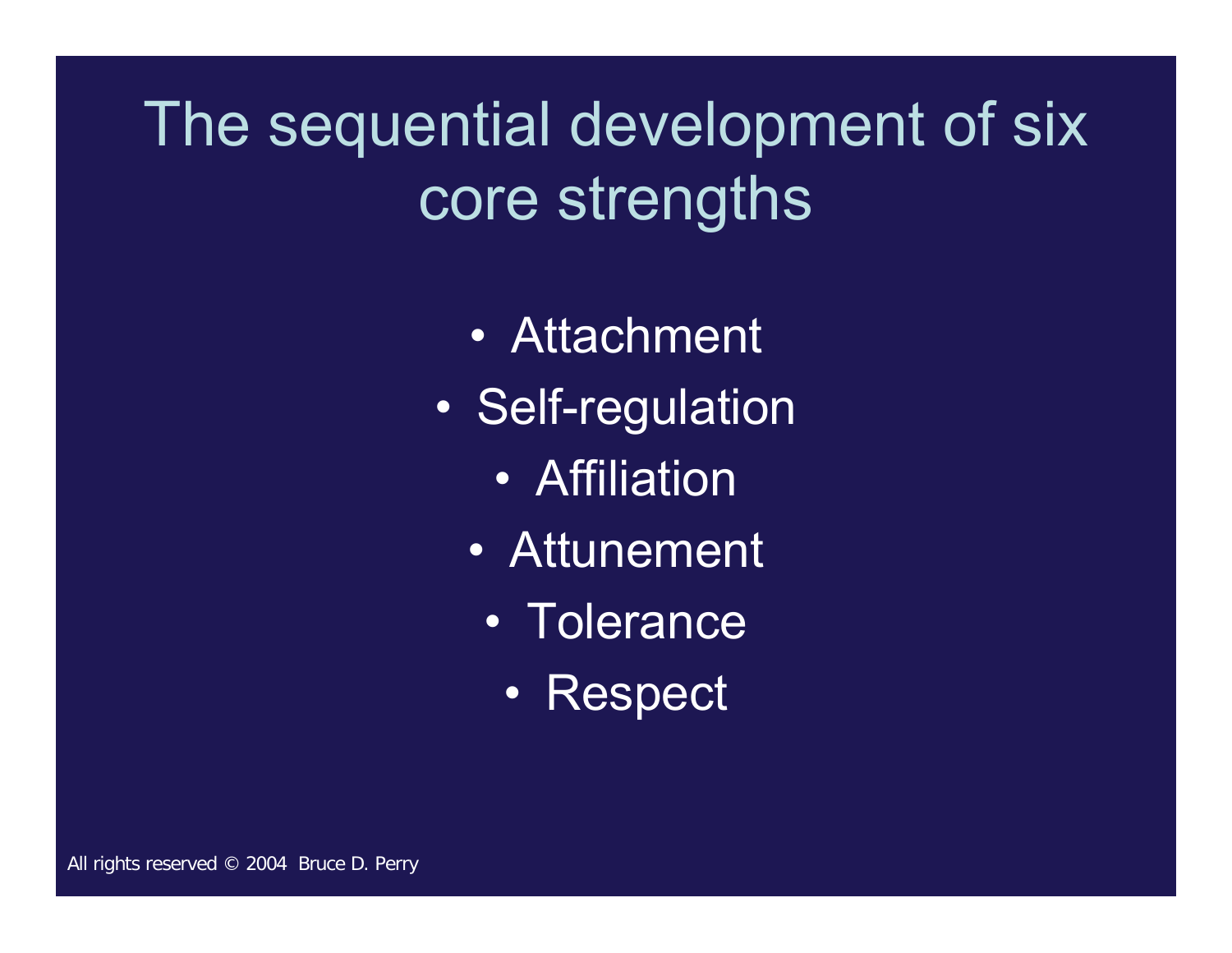### **Attachment: The Cornerstone**

#### *Why it's important*:

Healthy attachments allow a child to become a good friend, caring classmate and community member. It is the template for all future relationships. Healthy attachments make for open hearts and minds.

Yoga Calm Activities to promote Attachment:

-Mirror Pose (example: Tree)

- -Shoulder Clock Star Galaxy
- 

-Back Drawing Tree Circle

- 
- -Trust Walk Compliment game
	-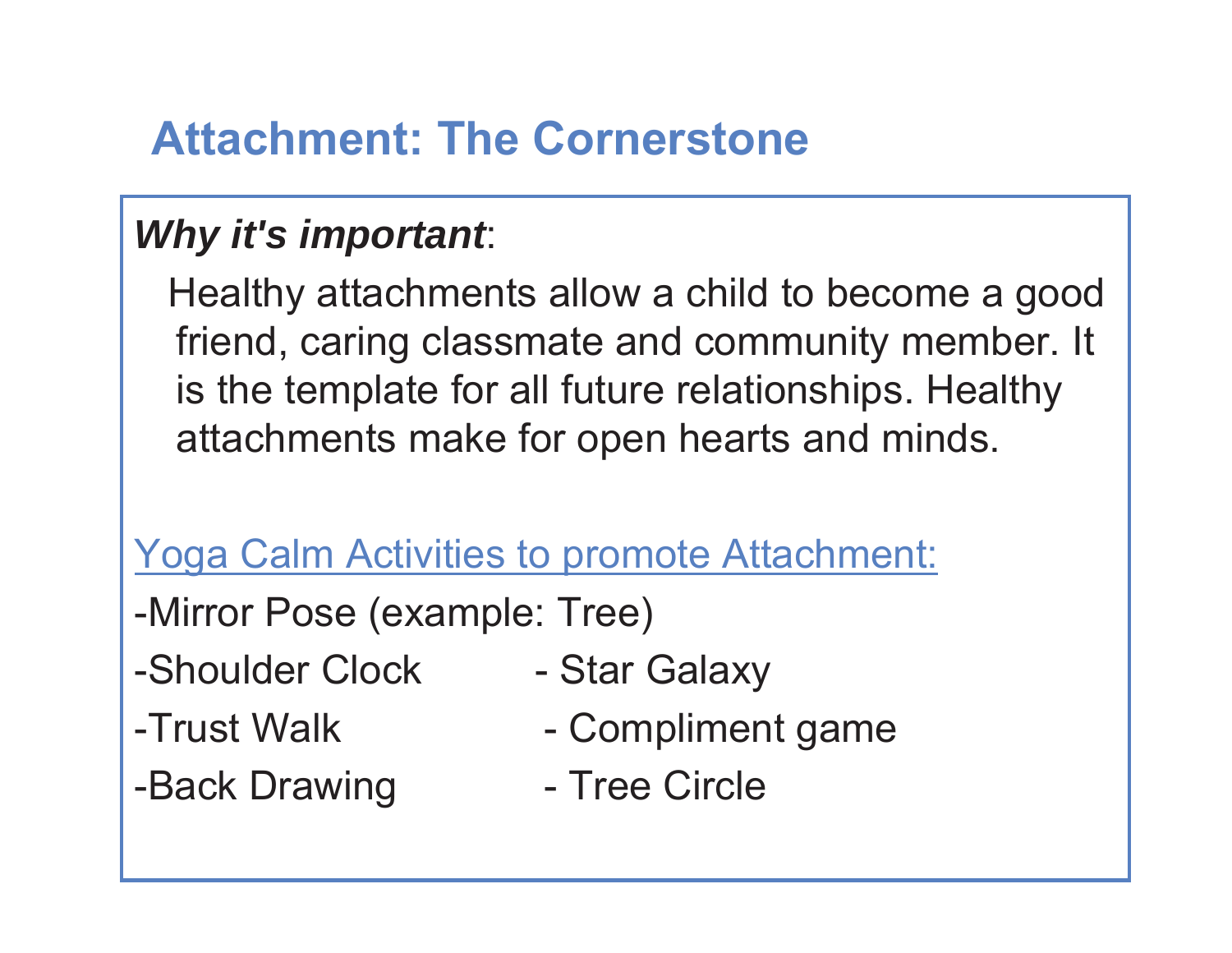## **Self-Regulation:Think Before You Act**

### *Why it's important:*

Developing the ability to control and manage one's behavior and emotions is a life skill that is essential to healthy relationships and survival.

#### Yoga Calm Activities to build Self Regulation:

- -Volcano Breath, Tree Pose, Wood Chopper
- $\mathcal{L}_{\mathcal{A}}$ Conflict Exercise - Changing Channels
- $\mathcal{L}_{\mathcal{A}}$ Yes/No Game - Calm Voice/Strong Voice
- -Personal Space - Archetype Game
- Activate/Relax \*\*\* -Guided Relaxation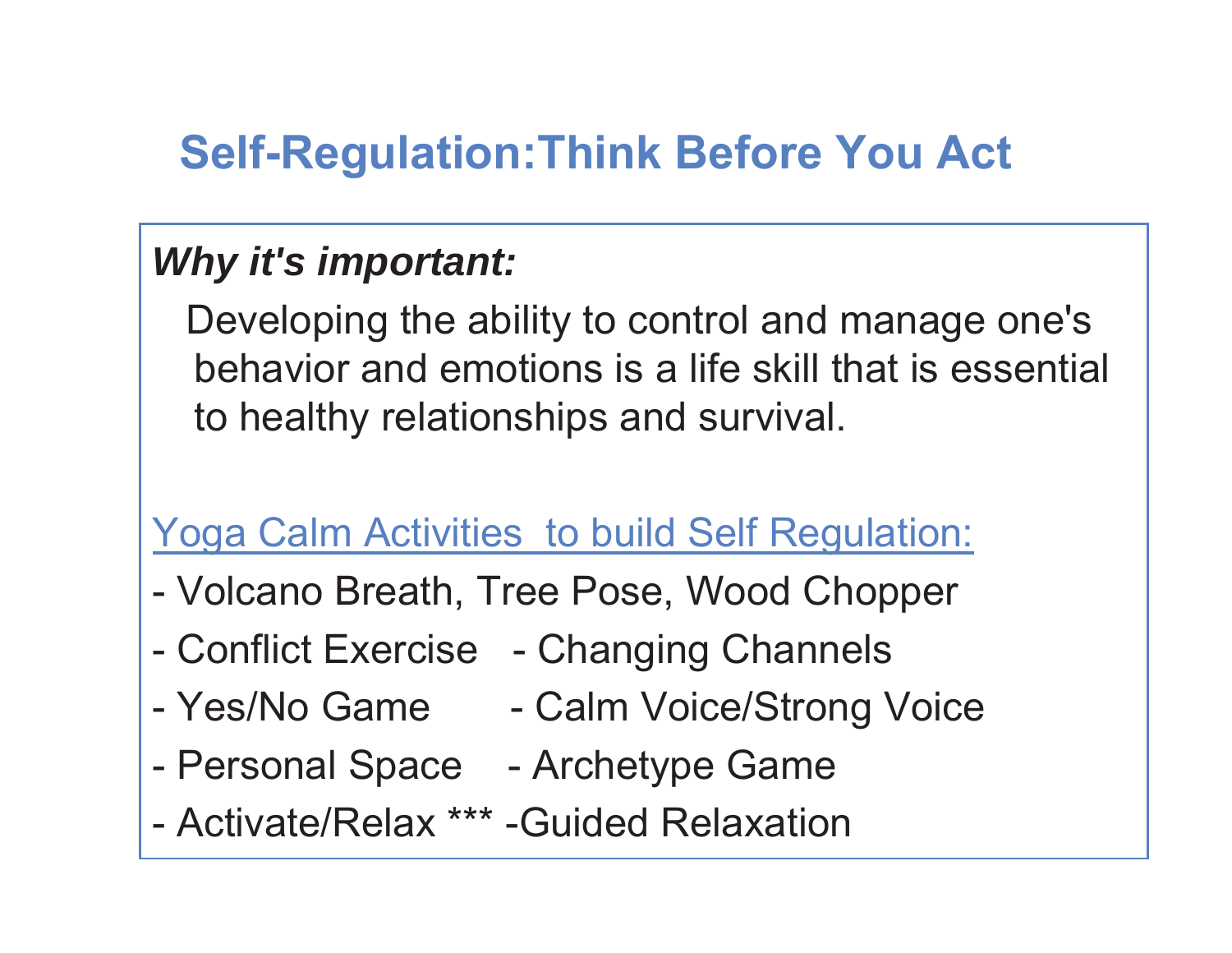# **Affiliation: The More We Get Together...the happier we'll be!**

### *Why it's important:*

We live and work in community. Affiliation helps children feel included, connected and valued. Selfesteem creates open hearts and minds.

Yoga Calm activities to promote Affiliation:

- $\mathcal{L}_{\mathcal{A}}$ Compliment game - Community Circle
- $\mathcal{L}_{\mathcal{A}}$ Circle poses (Tree, Eagle, Star)
- Block Creek Past/Present/Future
- $\mathcal{L}_{\mathcal{A}}$ Trust Walk/Sensory Adventure
- $\mathcal{L}_{\mathcal{A}}$ Back Drawing with compliments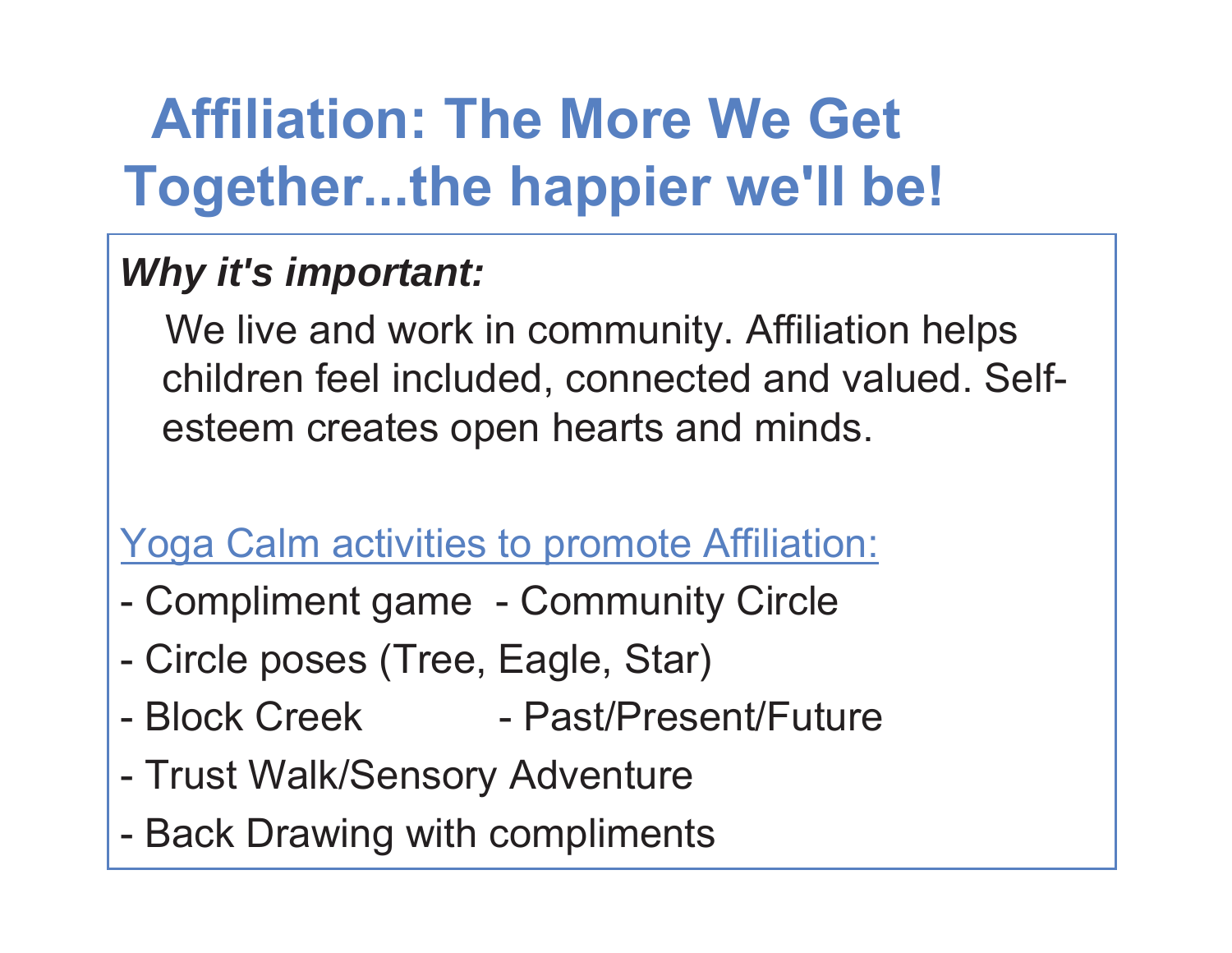# **Attunement: Thinking of You, Thinking of Me**

### *Why it's important:*

Essential to effective communication is the ability to be receptive to the needs of others. Attuned and aware children are inclusive, empathic and open to learn.

### Yoga Calm activities to promote Attunement:

- -Yes/No game Harrassment Prevention
- -Personal Space - Happiness Recipe
- $\mathcal{L}_{\mathcal{A}}$ Compliments (include back-drawing)
- $\mathcal{L}_{\mathcal{A}}$ Mirror poses **CEE ARE ARE EXPLORING** Feelings
- $\mathcal{L}_{\mathcal{A}}$ Trust Walk/Sensory Adventure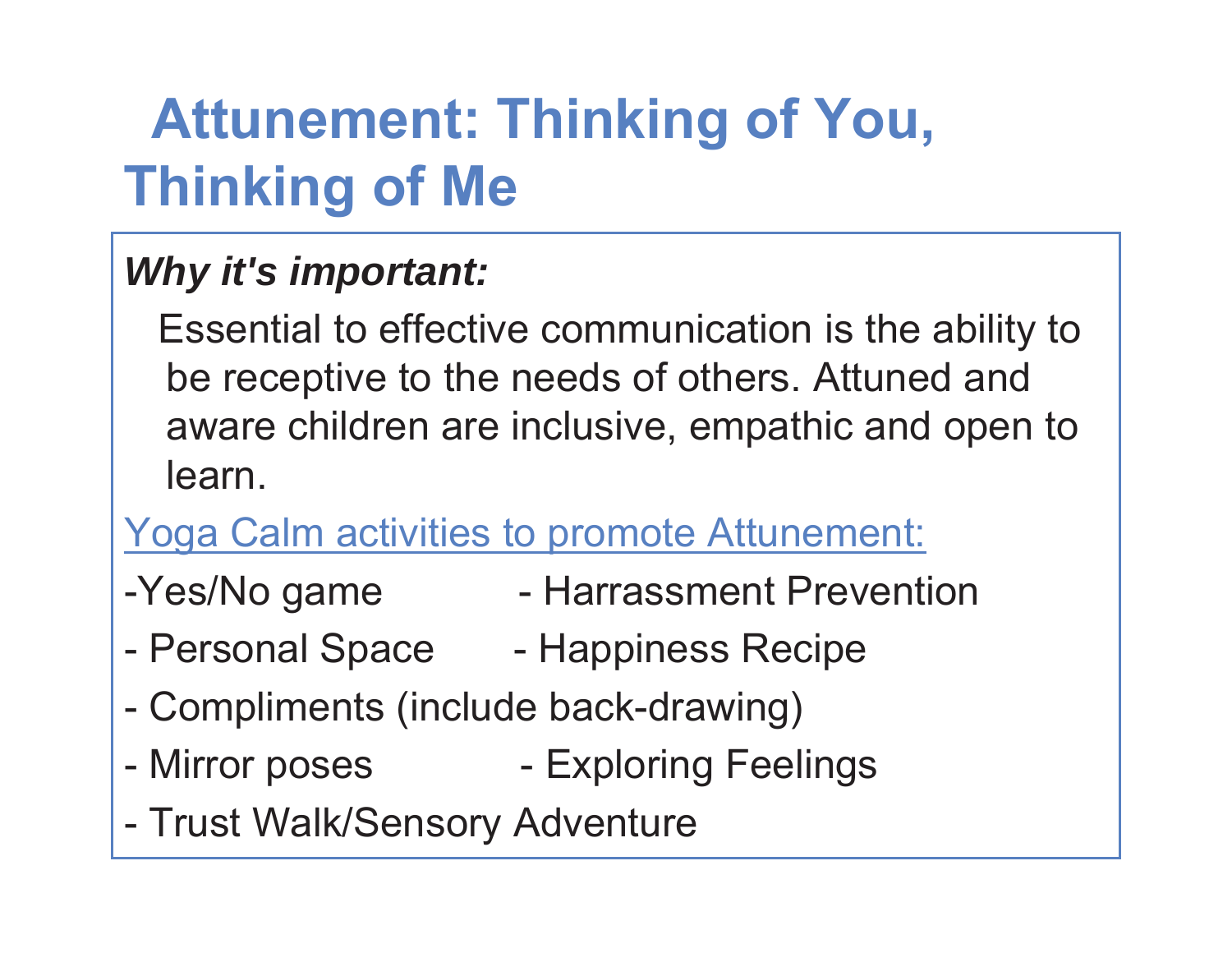# **Tolerance: It's okay to be different!**

### *Why it's important:*

Tolerance builds flexibility and adaptation in all kinds of situations. Tolerance builds the ability to see the value in everyone.

Yoga Calm activities to promote Tolerance:

- $\mathcal{L}_{\mathcal{A}}$ Yes/No game
- -Partner poses (Partner pull, shoulder clock)
- $\mathcal{L}_{\mathcal{A}}$ Physically challenging poses like chair, eagle.
- $\mathcal{L}_{\mathcal{A}}$ Compliment game

-Communication game